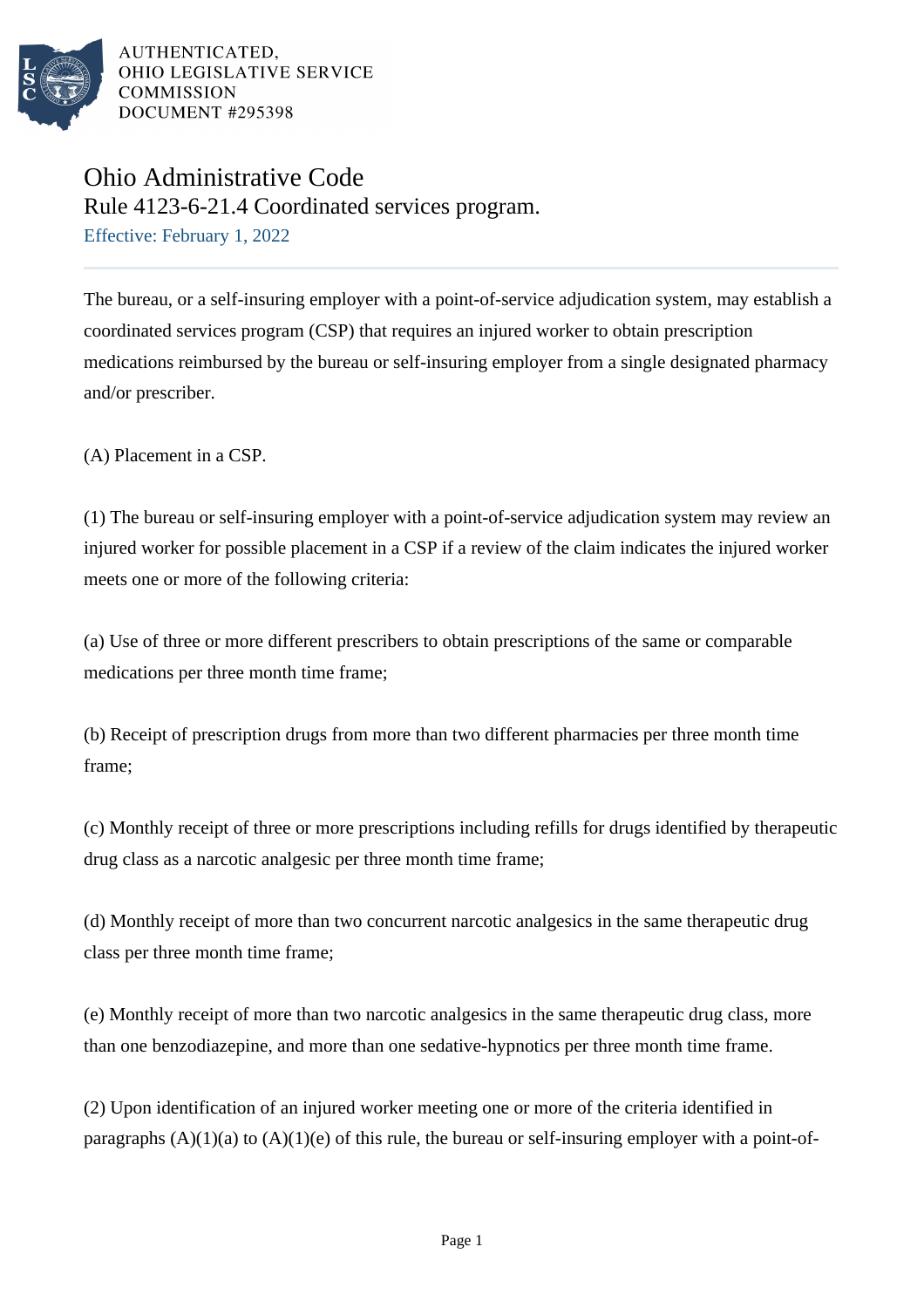

service adjudication system shall obtain a physician review of the injured worker's most recent twelve months history of prescription medications reimbursed by the bureau or self-insuring employer.

(3) If, based on this physician review, the bureau or self-insuring employer with a point-of-service adjudication system determines that the injured worker's utilization of prescription medications during this period was at a frequency or in an amount that was not medically necessary or appropriate under the criteria set forth in paragraphs  $(B)(1)$  to  $(B)(3)$  of rule 4123-6-16.2 of the Administrative Code, or was potentially unsafe, the bureau or self-insuring employer may place the injured worker in a CSP.

(4) Notwithstanding paragraphs  $(A)(1)$  to  $(A)(3)$  of this rule, if the bureau or self-insuring employer with a point-of-service adjudication system determines that an injured worker has been convicted of or pled guilty to an offense under Chapter 2925. of the Revised Code or any other criminal offense related to the misuse of drugs, the bureau or self-insuring employer may place the injured worker in a CSP.

(5) Placement in a CSP shall be for an initial period of eighteen months. The bureau or self-insuring employer with a point-of-service adjudication system may place the injured worker in the CSP for additional eighteen month periods in accordance with paragraph (A)(6) of this rule.

(6) The bureau or self-insuring employer with a point-of-service adjudication system may evaluate an injured worker's medication utilization at the conclusion of each eighteen month period in the CSP. If the bureau or self-insuring employer determines that the injured worker's medication utilization continues to meet the criteria set forth in paragraphs  $(A)(1)$  to  $(A)(4)$  of this rule, the bureau or self-insuring employer may place the injured worker in the CSP for an additional eighteen month period.

(7) If an injured worker placed in the CSP enters a nursing home, residential care/assisted living facility, or hospice program, the injured worker shall be released from the CSP. If the injured worker is subsequently discharged from the nursing home, residential care/assisted living facility, or hospice program during the CSP period, the bureau or self-insuring employer with a point-of-service adjudication system may place the injured worker back into the CSP.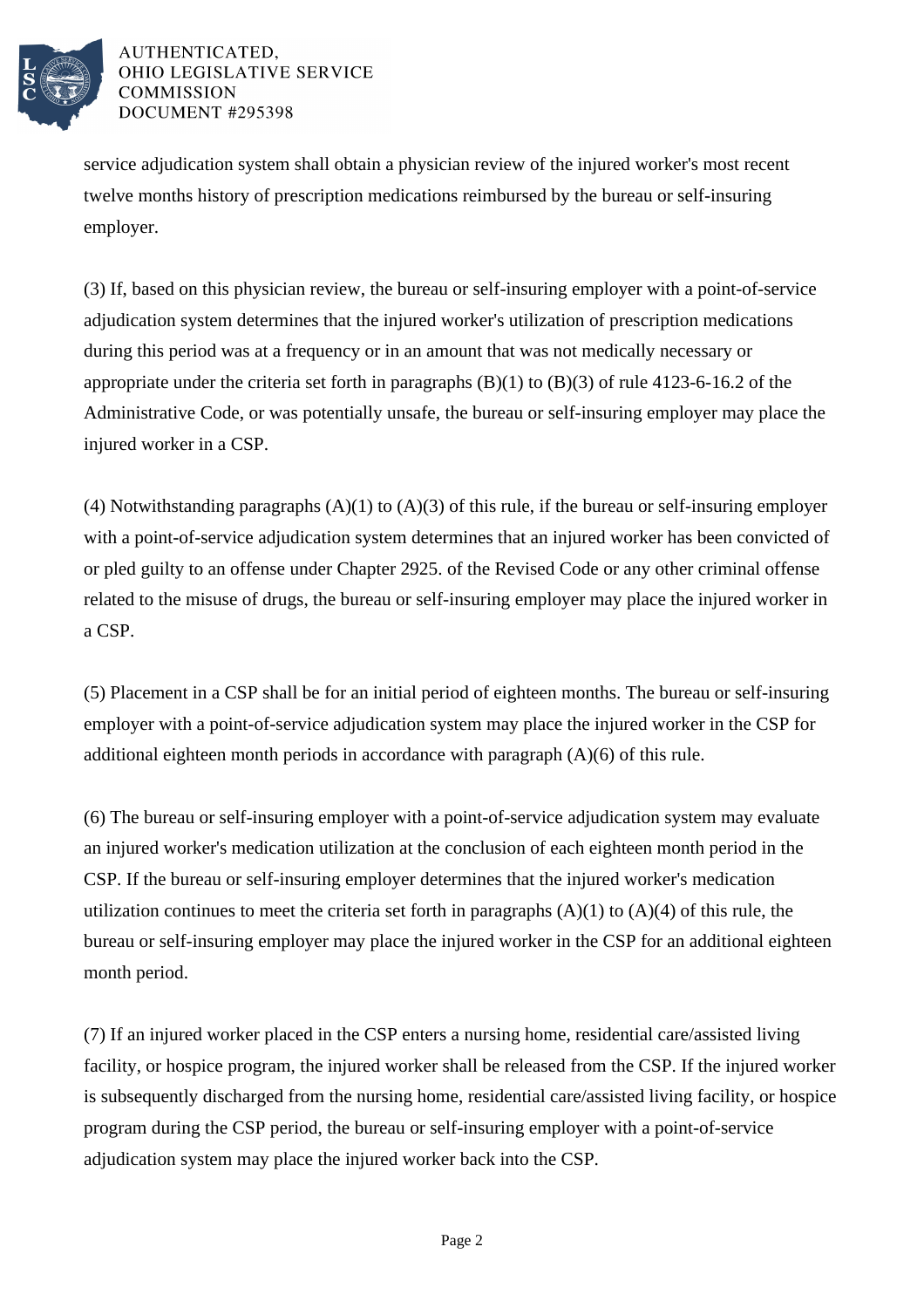

(B) Selection of designated pharmacy and/or prescriber.

(1) An injured worker placed into a CSP pursuant to paragraph (A)(3) or (A)(4) of this rule shall be given the opportunity to select a designated pharmacy from a list of participating pharmacies maintained by the bureau or self-insuring employer. If an injured worker fails to select a designated pharmacy, or selects a designated pharmacy that is unable or unwilling to accept the injured worker, the bureau or self-insuring employer may select a designated pharmacy for the injured worker.

(2) An injured worker placed in a CSP pursuant to paragraph (A)(3) or (A)(4) of this rule may only change from one designated pharmacy to another in the following circumstances:

(a) The designated pharmacy becomes inaccessible to the injured worker due to relocation or incapacity of the injured worker or closing of the designated pharmacy,

(b) The designated pharmacy chooses to no longer participate in the CSP or to provide services to the injured worker in accordance with paragraph (D)(4) of this rule.

(c) The injured worker requests to be assigned to another designated pharmacy due to personal preference. Not more than one change due to personal preference shall be approved in a rolling twelve-month period.

(3) An injured worker placed in the CSP pursuant to paragraph (A)(4) of this rule shall be given the opportunity to select a designated prescriber from among those bureau certified providers who meet the definition of physician under paragraph (P) of rule 4123-6-01 of the Administrative Code. If an injured worker fails to select a designated prescriber, or selects a designated prescriber that is unable or unwilling to accept the injured worker, the bureau or self-insuring employer may select a designated prescriber for the injured worker.

(4) An injured worker placed in a CSP pursuant to paragraph (A)(4) of this rule may only change from one designated prescriber to another in the following circumstances:

(a) The designated prescriber becomes inaccessible to the injured worker due to relocation or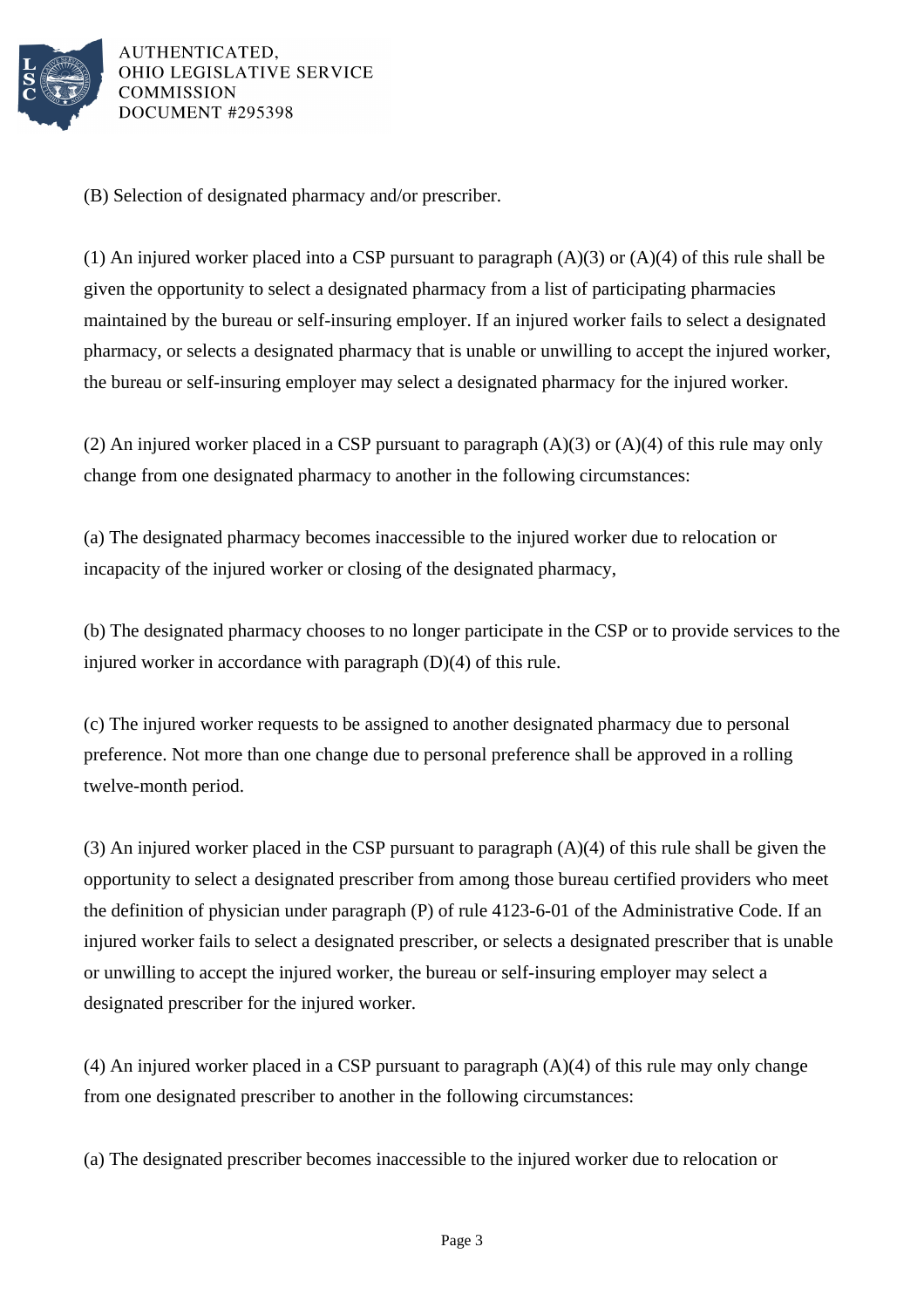

incapacity of the injured worker or closing of the designated prescriber's practice,

(b) The designated prescriber chooses to no longer provide services to the injured worker,

(c) The injured worker requests to be assigned to another designated prescriber due to personal preference. Not more than one change due to personal preference shall be approved in a rolling twelve-month period.

(5) All requests for change of designated pharmacy or designated prescriber must be submitted in writing to the bureau or self-insuring employer.

(C) Operation of the CSP.

(1) An injured worker placed in a CSP pursuant to paragraph  $(A)(3)$  or  $(A)(4)$  of this rule must obtain covered prescription medications from the injured worker's designated pharmacy. During the period the injured worker is placed in the CSP, the bureau or self-insuring employer shall deny reimbursement for prescription medications obtained from a pharmacy other than the injured worker's designated pharmacy, except in cases of emergency as set forth in paragraph (C)(2) of this rule.

(2) Emergency prescription fills shall be allowed in the following situations:

(a) The injured worker is unable to get to their designated pharmacy,

(b) The injured worker's designated pharmacy does not have the prescribed medication in stock.

(3) Emergency prescription fills shall be limited to a four-day supply. Records of dispensing for emergency prescription fills are subject to review by the bureau.

(4) An injured worker placed in a CSP pursuant to paragraph (A)(4) of this rule must obtain all prescriptions for covered medications from the injured worker's designated prescriber. During the period the injured worker is placed in the CSP, the bureau or self-insuring employer shall deny reimbursement for prescriptions written by providers other than the injured worker's designated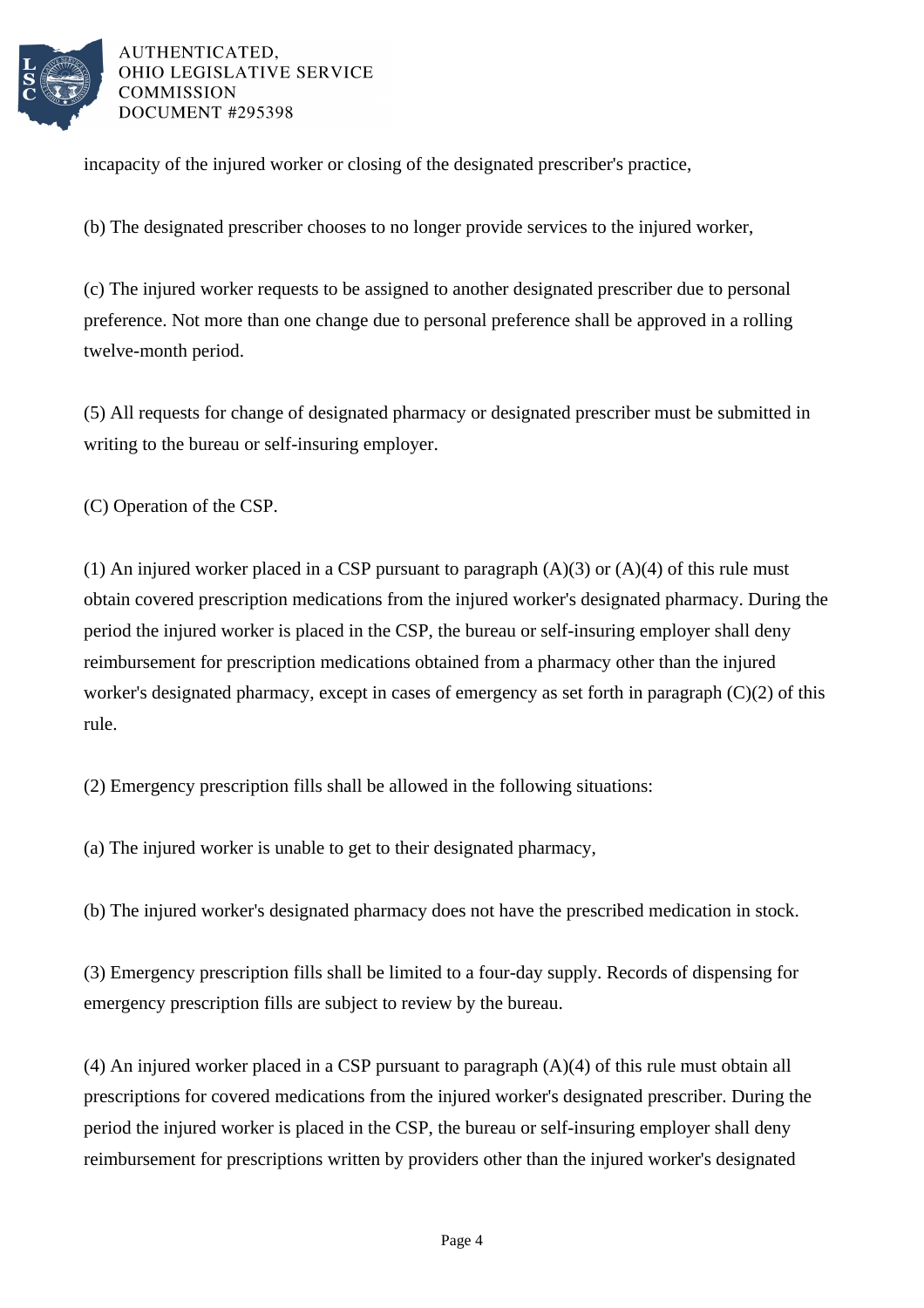

prescriber, except:

(a) In cases of emergency as defined in paragraph (F) of rule 4123-6-01 of the Administrative Code;

(b) With prior authorization, prescriptions written by a specialist in cases where the injured worker has been referred to a specialist for care.

(D) Pharmacies participating in the bureau's CSP.

(1) The bureau shall maintain a list of pharmacies participating in the bureau's CSP that are eligible for selection by an injured worker as a designated pharmacy. To participate in the bureau's CSP, a pharmacy must meet the following criteria:

(a) The pharmacy must be enrolled with the bureau and have a signed agreement with the bureau's pharmacy benefits manager.

(b) The pharmacy must enter into a CSP agreement with the bureau.

(2) Pharmacies participating in the bureau's CSP agree to perform the following monitoring activities:

(a) For each injured worker in the bureau's CSP for whom the pharmacy is the designated pharmacy, the pharmacy shall conduct a bimonthly review of the injured worker's OARRS report from the Ohio board of pharmacy (or a similar automated prescription monitoring report from the injured worker's state of residence).

(b) The pharmacy shall notify the injured worker's prescribing physician of any critical findings discovered in the report. Critical findings are indications of any prescription related activity that could cause harm to the patient, including but not limited to:

(i) Duplication of therapy,

(ii) Excessive doses of concurrent medications,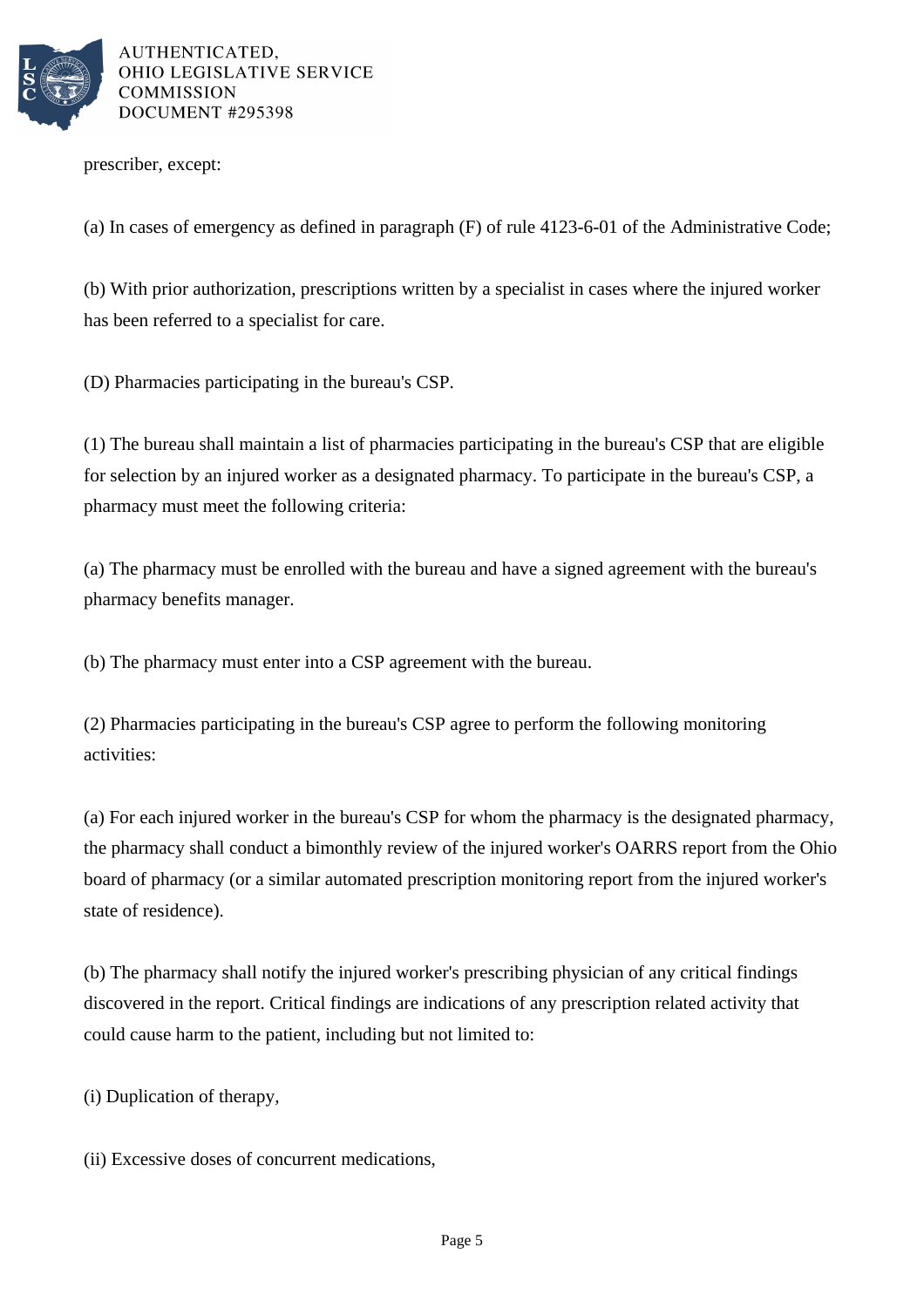

(iii) Potential drug interactions or potentiation of side effects.

(c) The pharmacy shall notify BWC in writing whenever reports are made under paragraph (D)(2)(b) of this rule.

(d) BWC may request quarterly documentation of the pharmacy's monitoring activities under paragraphs  $(D)(2)(a)$  to  $(D)(2)(d)$  of this rule.

(3) Pharmacies participating in the CSP may receive compensation from the bureau under the CSP agreement for services provided as part of the CSP.

(4) Pharmacies participating in the bureau's CSP may terminate their CSP agreement with the bureau and discontinue their participation in the bureau's CSP at any time upon not less than thirty days written notice to the bureau. Pharmacies participating in the bureau's CSP may discontinue providing services to an individual injured worker at any time upon not less than thirty days written notice to the bureau, the injured worker, and the injured worker's authorized representative.

(5) The bureau may terminate the CSP agreement of a pharmacy participating in the bureau's CSP in accordance with the terms of the CSP agreement.

(E) Pharmacies participating in a self-insuring employer's CSP.

(1) A self-insuring employer with a point-of-service adjudication system who establishes a CSP shall maintain a list of pharmacies participating in the self-insuring employer's CSP that are eligible for selection by an injured worker as a designated pharmacy. The list of participating pharmacies shall cover a geographic area sufficient to provide the self-insuring employer's injured workers with reasonable access to pharmacy providers.

(2) Pharmacies participating in a self-insuring employer's CSP shall provide not less than thirty days written notice to an injured worker and the injured worker's authorized representative prior to discontinuing services to the injured worker.